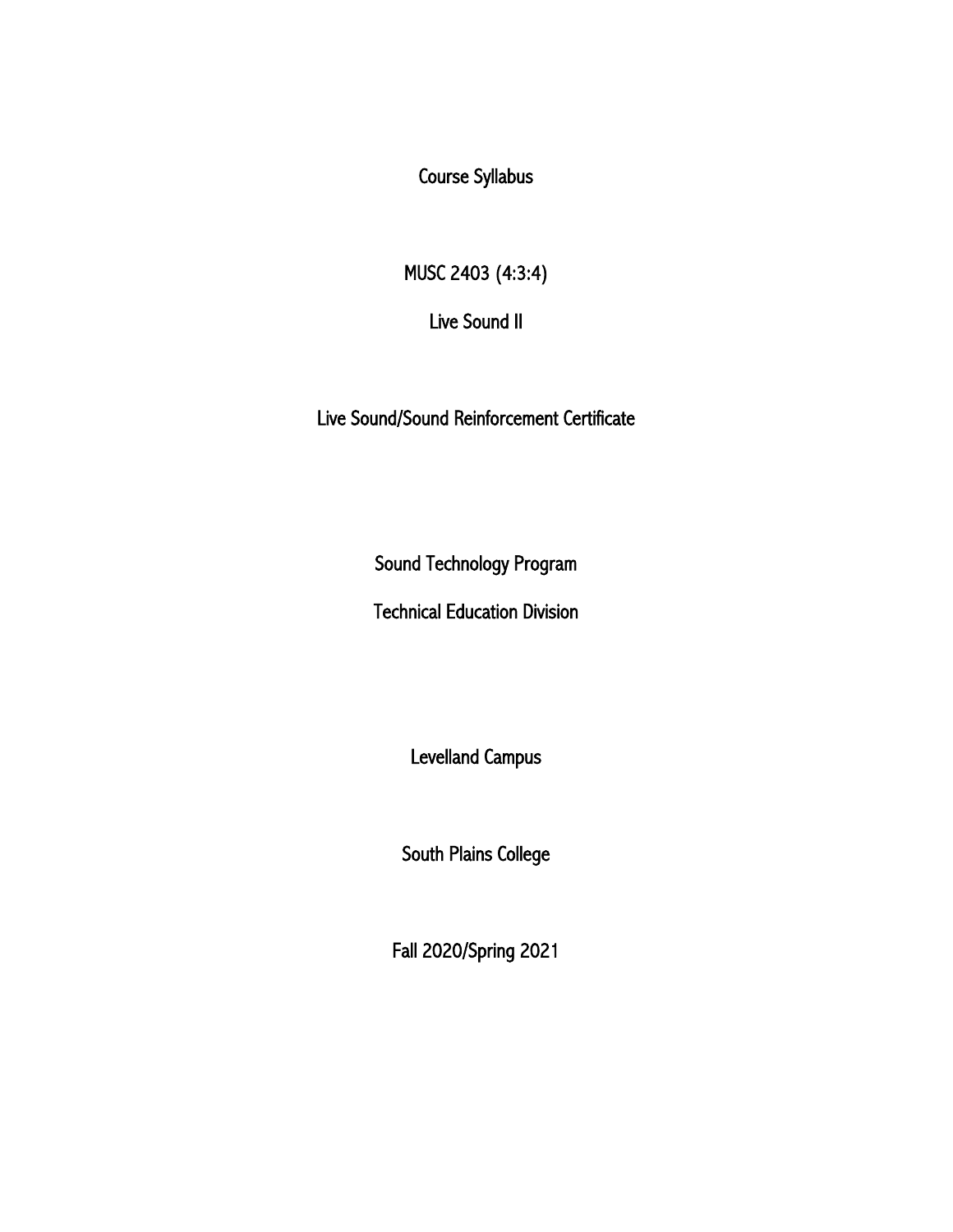# Creative Arts Department - South Plains College - Levelland Campus

## Course Syllabus

| <b>Course</b><br>Title: | MUSC 2403 Live Sound II $(4:3:4)$                                                                      |
|-------------------------|--------------------------------------------------------------------------------------------------------|
| <i>Instructor:</i>      | Jeremiah Denning                                                                                       |
| Office:                 | CB 141 - Telephone: (806) 716 2011 – Voice-mail configured.<br>E-mail: jdenning@southplainscollege.edu |
| <b>Office</b><br>Hours: | As posted on instructor's door                                                                         |

### South Plains College Improves Each Student's Life

*\*\*\*\*\*\*\*\*\*\*\*\*\*\*\*\*\*\*\*\*\*\*\*\*\*\*\*\*\*\*\*\*\*\*\*\*\*\*\*\*\*\*\*\*\*\*\*\*\*\*\*\*\*\*\*\*\*\*\**

#### I. *General Course Information:*

MUSC 2403 Live Sound II will be taught as a Flex course. We will be meeting face to face for lecture/lab time. This will be supplemented with several online learning tools including, lecture recordings, lecture notes, and video demonstrations.

- A. Description: Overview of stage monitor systems. Includes monitor systems set-up and operation and stage management. Also covers interactivity between sound management, performance quality, and audience experience. Emphasis will be placed on microphone choice/placement, feedback control and ear training. Students will apply these concepts while mixing monitors for designated performances.
- B. Course Learning Outcomes: Analyze causes and prevention of feedback; utilize monitor consoles; select and place microphones and monitors; and utilize equalization and signal processing for monitoring systems.
- C. Course Competencies: Create and maintain multiple professional level monitor mixes for performances. Stage setup and management. How to deal well with the artists. Advanced monitor systems signal flow.
- D. Academic Integrity: It is the aim of the faculty of South Plains College to foster a spirit of complete honesty and a high standard of integrity. The attempt of any student to present as his or her own work which he or she has not honestly performed is regarded by the faculty and administration as a most serious offense and renders the offender liable to serious consequences, possibly suspension. Students should refer to the SPC General Catalog, regarding consequences for cheating and plagiarism (see "Academic Integrity" as well as "Student Conduct" sections).
- E. SCANS: This course is designed to meet the following SCANS and Foundation skills criteria: C1, C3, C4, C6, C7, C9, C11, C12, C13, C14, C15, C16, C19, C20, F5, F6, F8, F9, F13, F15, F16, and F17. A complete list of SCANS Competencies and Foundation Skills are located on the last page of the syllabus.
- F. Verification: This course is a building block for the student to move towards and complete a capstone experience.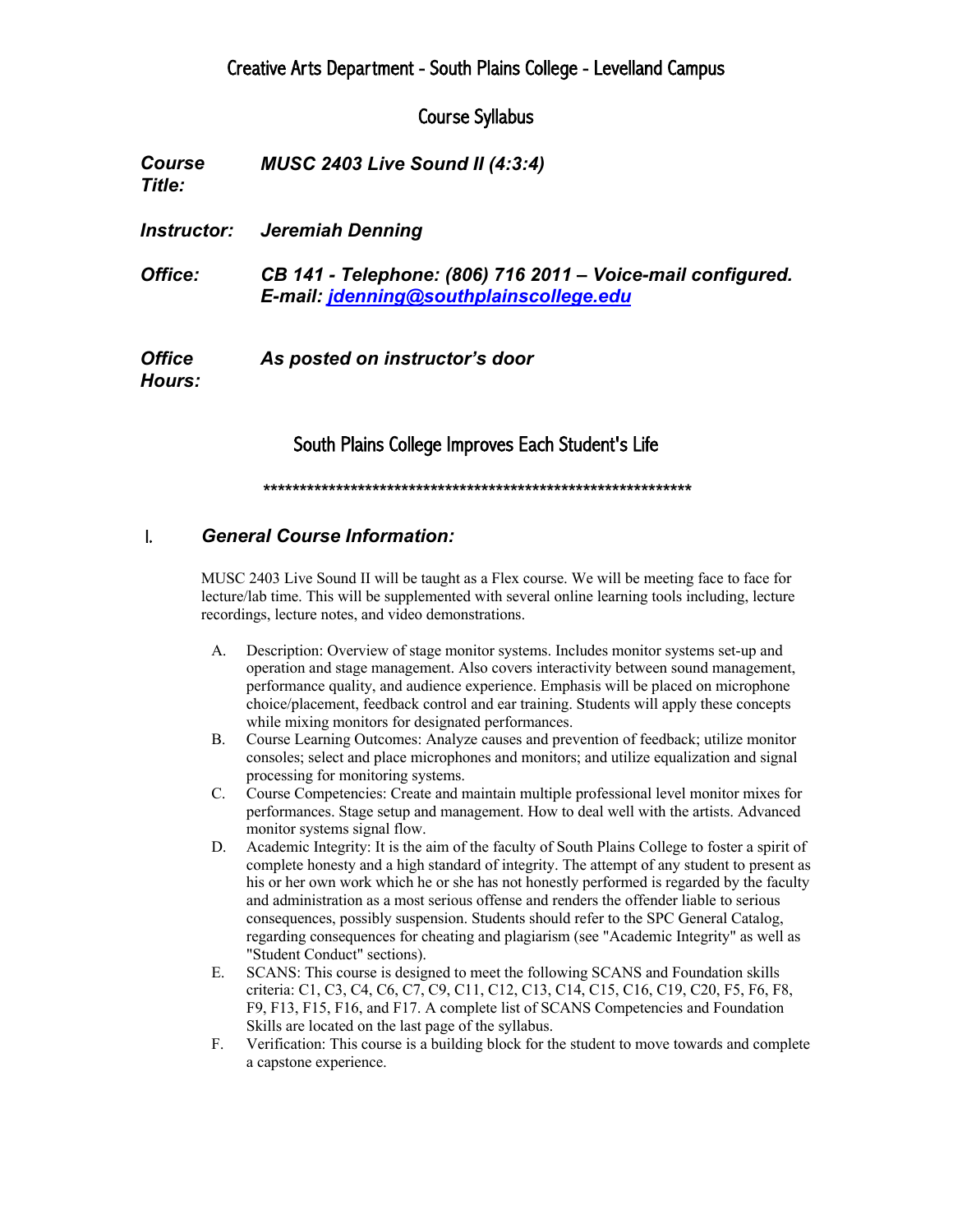#### II. *Specific Course/Instructor Requirements:*

- A. Textbook and Other Materials: Ear training software as specified by instructor. Hand outs and other resources will be provided by instructor as needed. One 4GB Flash Drive.
- B. Attendance Policy: Punctual and regular attendance is expected of all students. Students are responsible for all missed material. If a student is absent on a day that an assignment/assessment is given, **the student will not be allowed to make up the assignment/assessment unless the absence is an excused absence.** Passwords for the assignment/assessments will not be given if the absence is unexcused. For an absence to qualify as excused the student must contact the instructor via email prior to the class meeting and provide their reason for not attending. Based on the reason given by the student, the instructor will determine if the absence qualifies as excused or unexcused. Any student not present at roll taking will be given an unexcused absence unless the student has provided prior notification.
- C. Assignment/Assessment Policy: Assignments/assessments will be announced during class. Students will be given a password to access the assignment/assessment via Blackboard. Due dates will be provided.
- D. Grading Policy/Procedure: The student's final grade will be made up of a weighted average of at least one written test (10%), quiz average (10%), mixing assignments (20%), lab assignments (10%), and course competencies (50%). A list of the required course competencies will be attached to this syllabus. Each competency is worth 10 points; however a student must achieve at least 7 out of the 10 points in every competency to complete the competency requirement. Non completion of the competencies equals a 0% for the competency portion of the student's grade. Grading format: A= 90-100%, B= 80- 89%, C= 70-79%, D= 60-69%, F= 0-59%
- E. Special Requirements: MUSC 1405 is a prerequisite/co requisite. Students will be responsible for arranged lab activities and mixing monitors for designated shows including Thursday Nite Live, Alterna TV, Picking on the Plains, Country Jukebox, end of semester Fest Nights and others to be announced.

## III. *Course Outline:*

#### *Topic Outline:*

Monitor system orientation Monitor console orientation and operation Stage setup and related topics Basic Mixing Techniques Equalization Sound check procedures Dynamic and effects processing at monitor world Maximizing gain before feedback Industry Standard Microphones Artist psychology Advanced monitor systems Mixing practice *Instructor reserves the right to modify this at anytime.*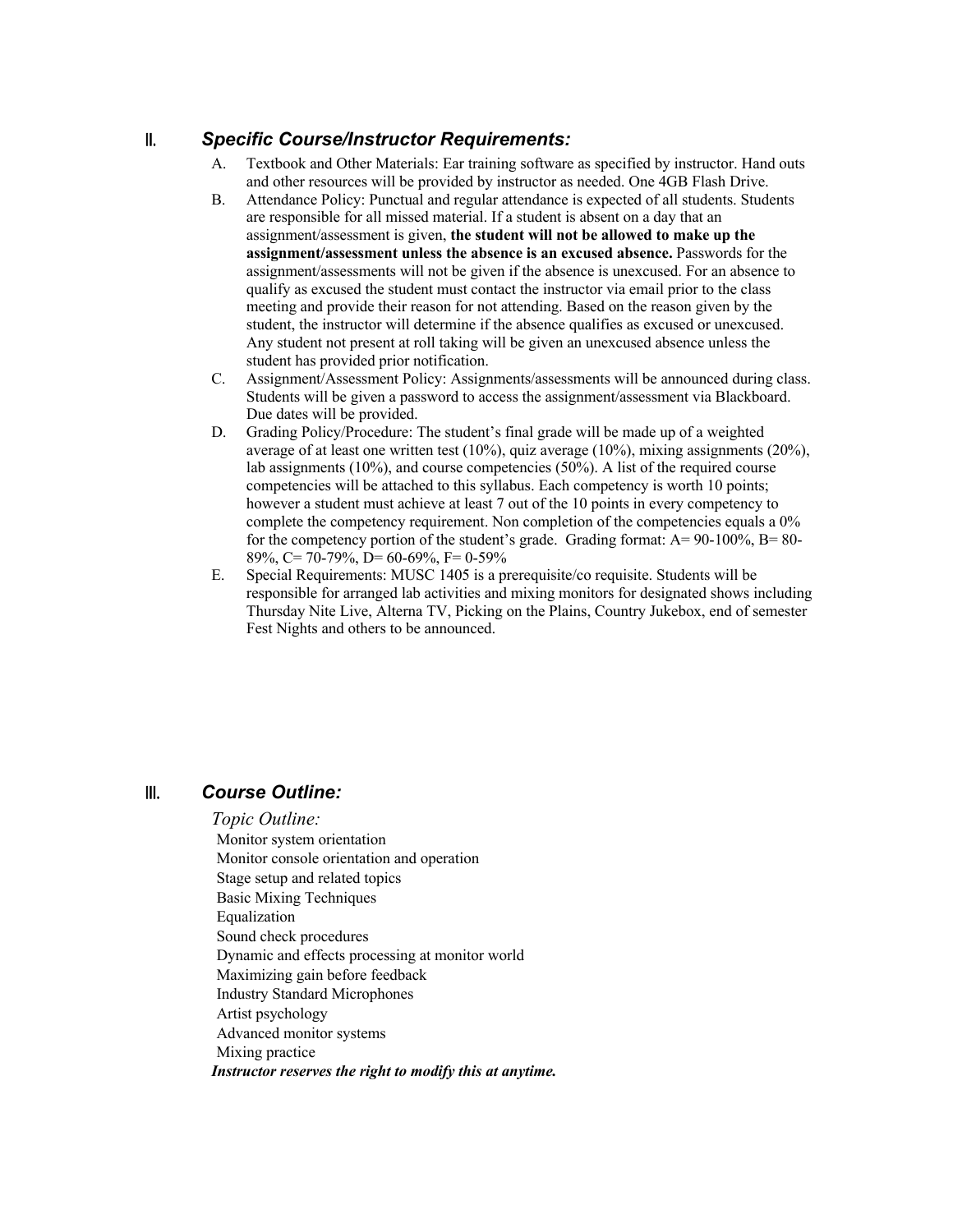#### IV. *Accommodations*

**SPC Standard Disability Statement**: Any students who, because of a disability, may require special arrangements in order to meet the course requirements should contact the instructor as soon as possible to make and necessary arrangements. Students must present appropriate verification from the SPC Disability Service Office during the instructor's office hours. Please note that instructors are not allowed to provide classroom accommodations until appropriate verification from the SPC Disability Service Office has been provided. For more information, you may contact the Disability Services Office (located in the Health & Wellness Center) at 806-716- 2529 or visit http://www.southplainscollege.edu/health/disabilityservices.php.

**Equal Opportunity, Harassment, and Non-Discrimination Statement**: South Plains College does not discriminate on the basis of race, color, national origin, sex, disability or age in its programs and activities. The following person has been designated to handle inquiries regarding the non-discrimination policies: Vice President for Student Affairs, South Plains College, 1401 College Avenue, Box 5, Levelland, TX 79336. Phone number 806-716-2360. South Plains College is dedicated to providing a safe and equitable learning environment for all students. Discrimination, sexual assault, and harassment are not tolerated by the college. The Health and Wellness Center offers confidential support (806-716-2529) and Voice of Hope has a 24-hour hotline: 806-763-7273. You are encouraged to report any incidents online at http://www.southplainscollege.edu/ about/campussafety/complaints.php.

**Pregnancy Accommodation Statement**: If you are pregnant, or have given birth been within six months, under Title IX you have a right to reasonable accommodations to help continue your education. Students who wish to request accommodations must contact the Health and Wellness Center at 806-716-2529 to initiate the process.

### **Face Covering Policy**

It is the policy of South Plains College for the Fall 2020 semester that as a condition of on-campus enrollment, all students are required to engage in safe behaviors to avoid the spread of COVID-19 in the SPC community. Such behaviors specifically include the requirement that all students properly wear CDC-compliant face coverings while in SPC buildings including in classrooms, labs, hallways, and restrooms. Failure to comply with this policy may result in dismissal from the current class session. If the student refuses to leave the classroom or lab after being dismissed, the student may be referred to the Dean of Students on the Levelland campus or the Dean/Director of external centers for Student Code of Conduct Violation.